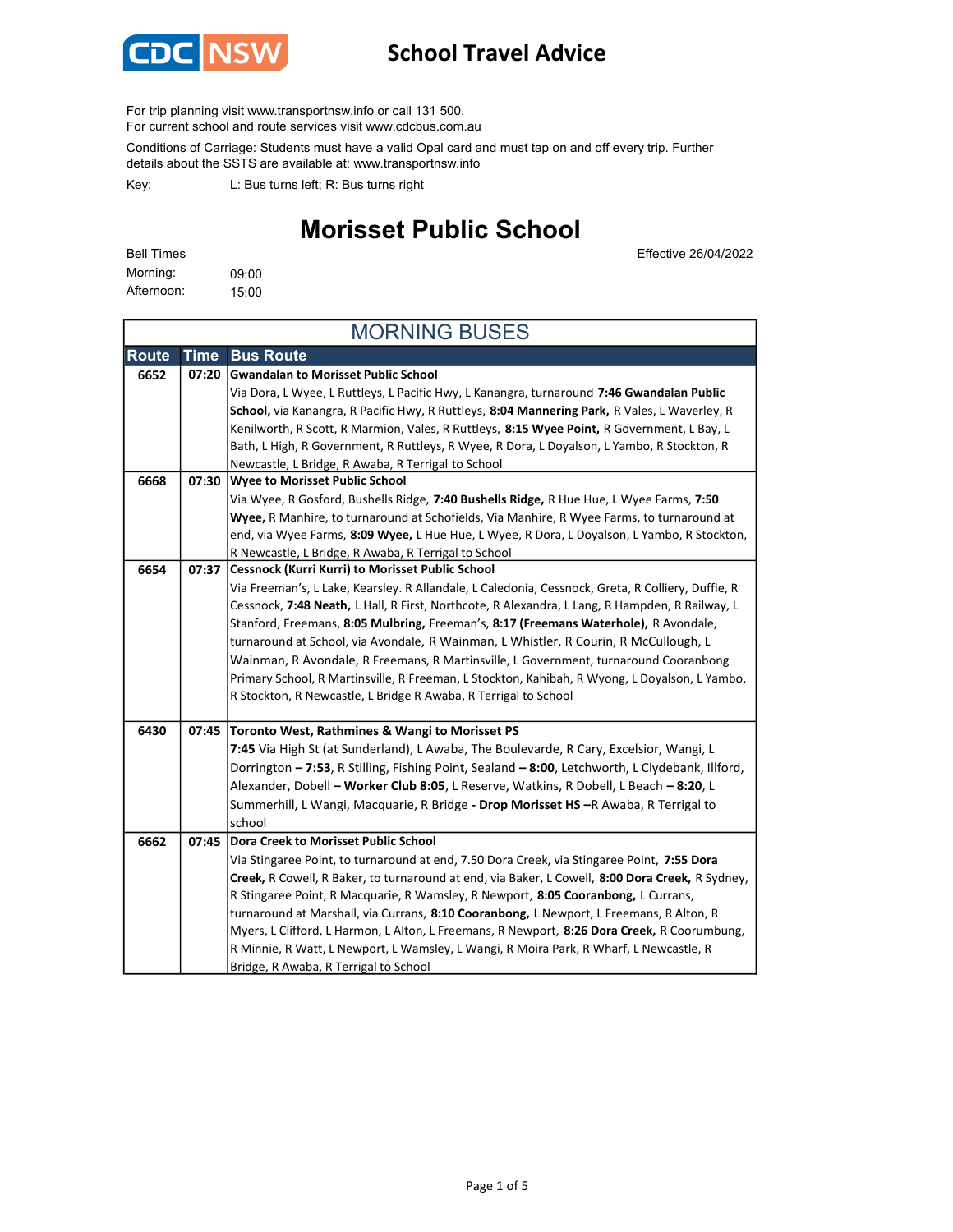

| <b>Route</b> | <b>Time</b> | <b>Bus Route</b>                                                                                    |
|--------------|-------------|-----------------------------------------------------------------------------------------------------|
| 6634         |             | 07:48   Mandalong to Morisset Public School                                                         |
|              |             | Via Mandalong, 8:00 Mandalong, turnaround Chapman, via Mandalong, L Deaves, 8:12                    |
|              |             | Mandalong, L Saul's, turnaround end of sealed road, via Saul's, L Deaves, R Crawford, 8:22          |
|              |             | Cooranbong, R Glenrose, R Crawford, R Freemans, 8.32 Morisset, R Gimberts, L Mandalong,             |
|              |             | Dora, L Doyalson, L Yambo, R Stockton, R Newcastle, L Bridge, R Awaba, R Terrigal to School         |
|              |             |                                                                                                     |
| 6658         | 07:50       | <b>Eraring to Morisset Public School</b>                                                            |
|              |             | Via Rocky Point, R Payton, R Point Piper, Border, R Horn, L Wangi, 7:55 Dora Creek, L Douglass,     |
|              |             | R Awaba, L Dora, to turnaround at end, via Dora, L Wamsley, R Newport, R Gradwells, 8:10 Dora       |
|              |             | Creek, R Coorumbung, R Minnie, R Watt, L Newport, L Wamsley, L Wangi, LMarconi, R Station,          |
|              |             | R Fishery Point, L Macquarie, R Bridge, R Awaba, R Terrigal to School                               |
| 6610         |             | To be replaced 26/04/2022                                                                           |
|              |             | Refer to route 6648                                                                                 |
| 6678         |             | To be replaced 26/04/2022                                                                           |
|              |             | Refer to routes 6616 & 6648                                                                         |
| 6612         | 08:14       | Bonnells Bay to Morisset Public School                                                              |
|              |             | Via Mather, R Waikiki, via Loop, L Waikiki, L Kalani, L Waikiki, R Mather, L Lakeside, L Kane, 8.22 |
|              |             | Bonnells Bay, R Morris, R Regent, R Grand, 8:27 Bonnells Bay, L Victoria, L Station, R Fishery      |
|              |             | Point, L Macquarie, Dora, R Station, L Yambo, R Stockton, R Newcastle L Bridge, R Awaba, R          |
|              |             | Terrigal to School                                                                                  |
| 6616         |             | 08:12   Morisset Park to Morisset Public School                                                     |
|              |             | Via Morisset Pk (near Bonnells Bay PS), L Trinity Pt, L Lakeview, L Macquarie, R Chifley, L         |
|              |             | Victoria 8:21 Windermere Park, R Grant, R Baldwin, Rhodes, L Asquith, R Doyle, R Bailey,            |
|              |             | Bonnells Bay, L Verdelho, L Shiraz, L Riesling, R Grenache, L Fishery Pt, L Macquarie, R Station, L |
|              |             | Yambo, R Stockton, R Newcastle, L Bridge, R Awaba, R Terrigal to School                             |
| 6628         |             | 08:02   Sunshine to Morisset Public School                                                          |
|              |             | Via Fishery Point, 8:07 Mirrabooka Motors, R Cessnock, R Sunshine, , R Vista, L Cessnock, L         |
|              |             | Fishery Point, L Macquarie, R Station, L Yambo, R Stockton, R Newcastle, L Bridge, R Awaba, R       |
|              |             | <b>Terrigal to School</b>                                                                           |
| 6648         |             | 07:56 Mirrabooka to Morisset Public School                                                          |
|              |             | Via Baldwin, Rhodes, Pillapai, Bulgonia, Bittaba, Dandaraga, L Mirrabooka, L Hillcrest, R Fishery   |
|              |             | Point, 8:10 Silverwater, Silverwater, Beach, Bay, 8:15 Balcolyn, L Yarrawonga Park, R Fishery       |
|              |             | Point, L Pulbah, R Wyee, L Macquarie, R Station, L Yambo, R Stockton, R Newcastle, L Bridge, R      |
|              |             | Awaba, R Terrigal to School                                                                         |
| 6664         | 08:05       | Bonnells Bay to Morisset Public School                                                              |
|              |             | Via Fishery Pt (near Bay Village), L Pearson, R Grand, R Regent, L Kane, L Morris, R Regent, L      |
|              |             | Brooks, 8:14 Bonnells Bay, R Harboard, L Station, R Fishery Point, L Macquarie, R Station, L        |
|              |             | Yambo, R Stockton, R Newcastle, L Bridge, R Awaba, R Terrigal to School                             |
|              |             |                                                                                                     |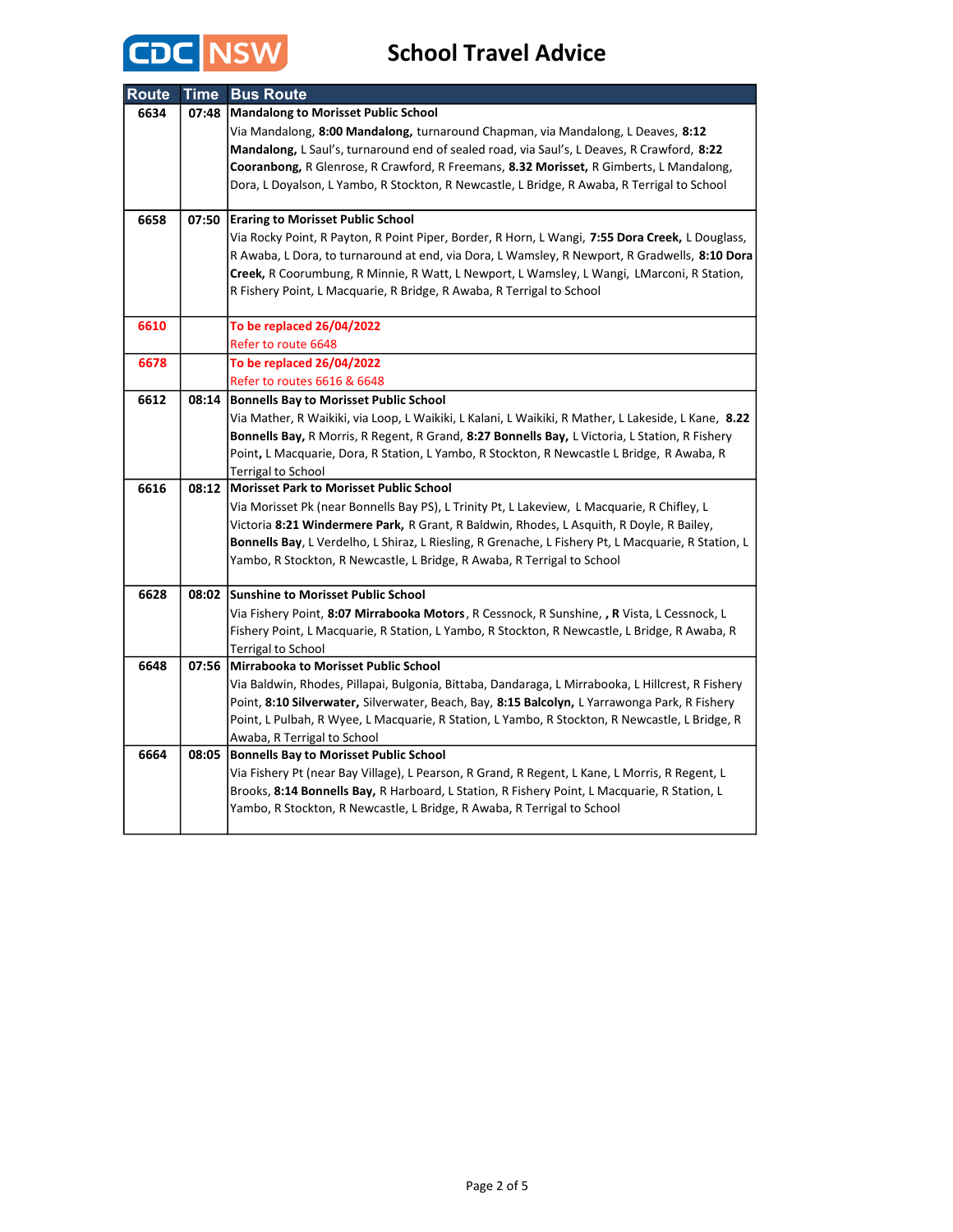

г

| <b>Route</b> |       | <b>Time Bus Route</b>                                                                            |
|--------------|-------|--------------------------------------------------------------------------------------------------|
| 6676         |       | 08:25 Avondale to Morisset Public School                                                         |
|              |       | Via Avondale, L Freemans, 8:25 Cooranbong, R Newport, R Curran's, turnaround at Marshall,        |
|              |       | via Curran's, L Newport, L Freemans, L Stockton, Kahibah, R Wyong, L Doyalson, L Yambo, R        |
|              |       | Stockton, R Newcastle, L Bridge, R Fassifern, R Terrigal to School                               |
| 6602         | 08:30 | Avondale to Morisset Public School                                                               |
|              |       | Via Avondale, L Freeman's, turnaround at Sandy Creek, 8:33 Sandy Creek, via Freeman's, 8:35      |
|              |       | <b>Cooranbong,</b> (Freeman & Alton) (last pick up), R Stockton, Kahibah, R Wyong, L Doyalson, L |
|              |       | Yambo, R Stockton, R Newcastle, L Bridge, R Fassifern, R Terrigal to School                      |
|              |       |                                                                                                  |
| 6632         | 08:30 | Bo-Gas (MBR 449) on Freemans Drive to Morisset Public School                                     |
|              |       | Via Freemans, L Stockton, Kahibah, L Newcastle, L Bridge, R Awaba, R Terrigal to School          |
|              |       |                                                                                                  |

| <b>AFTERNOON BUSES</b> |       |                                                                                                      |
|------------------------|-------|------------------------------------------------------------------------------------------------------|
| <b>Route</b>           | Time  | <b>Bus Route</b>                                                                                     |
| 6651                   |       | 15:14   Morisset Public School to Martinsville                                                       |
|                        |       | Via Terrigal, L Bridge, R Newcastle, R Kahibah, Stockton, R Freemans, L Avondale, turnaround at      |
|                        |       | School, via Avondale, R Freemans, R Martinsville, L Government via School, via Government, L         |
|                        |       | Martinsville, L Mathews Valley, turnaround at Sylvester, via Mathews Valley, L Wilkinson, to         |
|                        |       | turnaround, via Wilkinson, L Owens to turnaround                                                     |
| 6631                   | 15:15 | <b>Morisset Public School to Dora Creek</b>                                                          |
|                        |       | Terrigal, L Bridge, R Newcastle, R Kahibah, Stockton, R Freeman, R Newport, R Currans,               |
|                        |       | turnaround at Marshall, via Currans, L Newport, L Freeman, R Avondale, turnaround at School          |
|                        |       | trip operates as 6617 from this point via Avondale, L Freemans R Newport, LGradwells, R              |
|                        |       | Gardiners, Minnie, R Watt, L Newport, L Wamsley, R Dora, turnaround at end, via Dora, L              |
|                        |       | Wangi, L Stingaree Point, turnaround at end, via Stingaree Point, R Cowell, R Baker turnaround       |
|                        |       | at end                                                                                               |
| 6637                   |       | 15:15   Morisset Public School to Wyee                                                               |
|                        |       | Via Terrigal, L Bridge, R Yambo, L Doyalson, R Dora, L Wyee, L Badjewoi, R Baxter, R Jilliby, L      |
|                        |       | Wyee, L Summerhayes, turnaround at Tuggerah, L Wyee, L Darlingup, R Koolera, L                       |
| 6677                   | 15:15 | Boikonumba, L Bukkai, L Darlingup, L Koiyog, R Boikonumba, R Wyee<br>Morisset Public School to Wyee: |
|                        |       | Via Terrigal, L Bridge, R Newcastle, L Doyalson, R Dora, L Wyee, L Badjewoi, R Baxter, R Jilliby, L  |
|                        |       | Wyee, R Gosford, Bushells Ridge, R Hue Hue, L Wyee Farms, R Manhire, turnaround at                   |
|                        |       | Schofields, via Manhire, R Wyee Farms, turnaround at end, via Wyee Farms, L Hue Hue, R Wyee          |
|                        |       | last stop Wyee PS                                                                                    |
| 6665                   |       | 15:17 Morisset Public School to Cooranbong                                                           |
|                        |       | Via Terrigal, L Bridge, R Newcastle, R Kahibah, Stockton, R Freemans (Bo-gas MBR 449) L              |
|                        |       | Avondale, turnaround School, via Avondale, R Freemans, R Crawford, L Glenrose, R Crawford, R         |
|                        |       | Freemans                                                                                             |
| 6661                   | 15:18 | <b>Morisset Public School to Cooranbong</b>                                                          |
|                        |       | Via Terrigal, L Bridge, R Newcastle, R Kahibah, Stockton, R Freemans, L Crawford, R Deaves, L        |
|                        |       | Freemans, turnaround at Sandy Creek, via Freemans, R Avondale, turnaround at School, via             |
|                        |       | Avondale, R Freemans ,L Stockton, Kahibah, R Station, L Dora, R Fishery Point, via Bonnells Bay      |
|                        |       | School, via Fishery Point, R Baldwin, Rhodes, Pillapai, <b>Brightwaters,</b> Bulgonia, Buttaba,      |
|                        |       | Dandaraga, Mirrabooka, L Mirrabooka, L Hillcrest, R Fishery Point, R Cessnock, Sunshine, R           |
|                        |       | Sunshine, R Vista, L Cessnock, R Silverwater, Balcolyn, L Beach, L Bay, L Yarrawonga Park            |
| 6659                   | 15:25 | <b>Morisset Public School to Mandalong</b>                                                           |
|                        |       | Via Terrigal, L Bridge, R Dora, Mandalong, R Gimberts, L Freemans, L Crawford, L Deaves, R           |
|                        |       | Sauls to turnaround, via Sauls, R Deaves, R Mandalong, turnaround at Chapman                         |
|                        |       |                                                                                                      |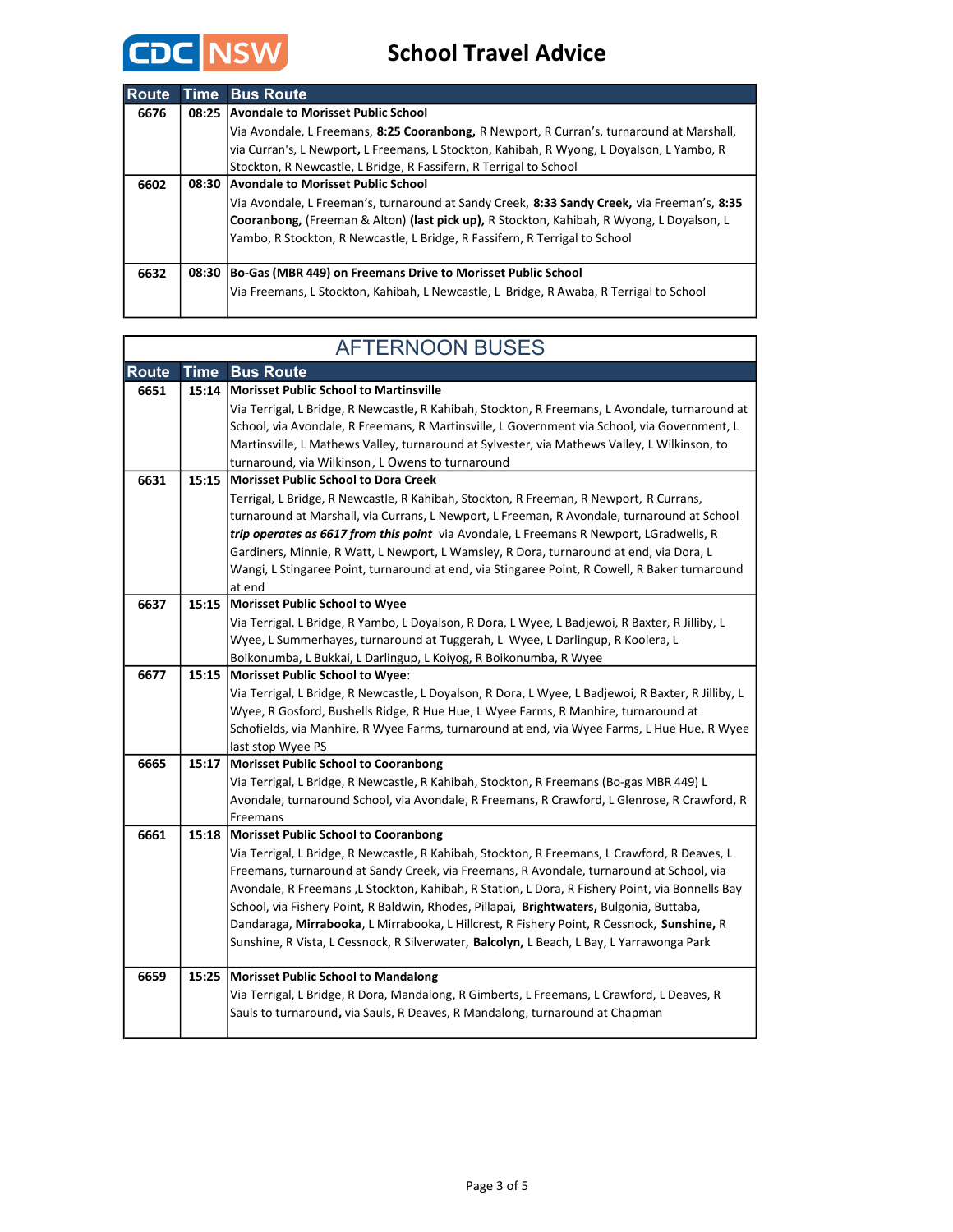

| <b>Route</b> | <b>Time</b> | <b>Bus Route</b>                                                                                |
|--------------|-------------|-------------------------------------------------------------------------------------------------|
| 6603         |             | To be replaced 26/04/2022                                                                       |
|              |             | Refer to route 6655                                                                             |
| 6643         |             | To be replaced 26/04/2022                                                                       |
|              |             | Refer to route 6655                                                                             |
| 6649         |             | 15:13 Morisset Public School to Mirrabooka & Brightwaters                                       |
|              |             | Via Terrigal, L Bridge, L Dora, Macquarie, R Fishery Point, R Hillcrest, R Mirrabooka, R        |
|              |             | Dandaraga, Buttaba, Bulgonia, Pillapia, Rhodes, Baldwin, L Fishery Pt                           |
|              |             |                                                                                                 |
| 6653         | 15:18       | Morisset Public School to Mirrabooka                                                            |
|              |             | Via Terrigal, L Bridge, L Dora, R Fishery Point, L Station, R Victoria, R Grand, R Amos, L      |
|              |             | Hannell, L Fishery Point, R Baldwin, L Asquith, L Doyle, R Bailey, L Verdelho, L Shiraz, L      |
|              |             | Riesling, R Grenache, L Fishery Point                                                           |
| 6655         | 15:19       | Morisset Public School to Balcolyn & Sunshine                                                   |
|              |             | Via Terrigal, L Bridge, L Dora, Macquarie, R Fishery Point, L Yarrawonga Park, Bay, Beach,      |
|              |             | Silverwater, Fishery Point, L Cessnock, R Sunshine, R Vista, L Cessnock                         |
|              |             |                                                                                                 |
| 6657         | 15:20       | Morisset Public School to Bonnells Bay                                                          |
|              |             | Via Terrigal, L Bridge, L Dora, Macquarie, R Fishery Point, L Station, R Harbord, L Brooks, R   |
|              |             | Regent, L Kane, R Lakeside, R Mather, L Waikiki, around loop, L Waikiki, L Kalani, L Waikiki, L |
|              |             | Mather, R Fishery Point, L Morisset Park, to Trinty Pt RAB                                      |
|              |             |                                                                                                 |
| 6669         | 15:20       | Morisset Public School to Windermere Park                                                       |
|              |             | Via Terrigal, L Bridge, L Dora, R Fishery Point, Morisset Park, L Trinity Point, L Lakeview, L  |
|              |             | Macquarie, R Chifley, L Victoria, R Grant, R Baldwin, Rhodes, L Kallaroo L Bailey, L Doyle, R   |
|              |             | Asquith, R Baldwin, L Fishery Point                                                             |